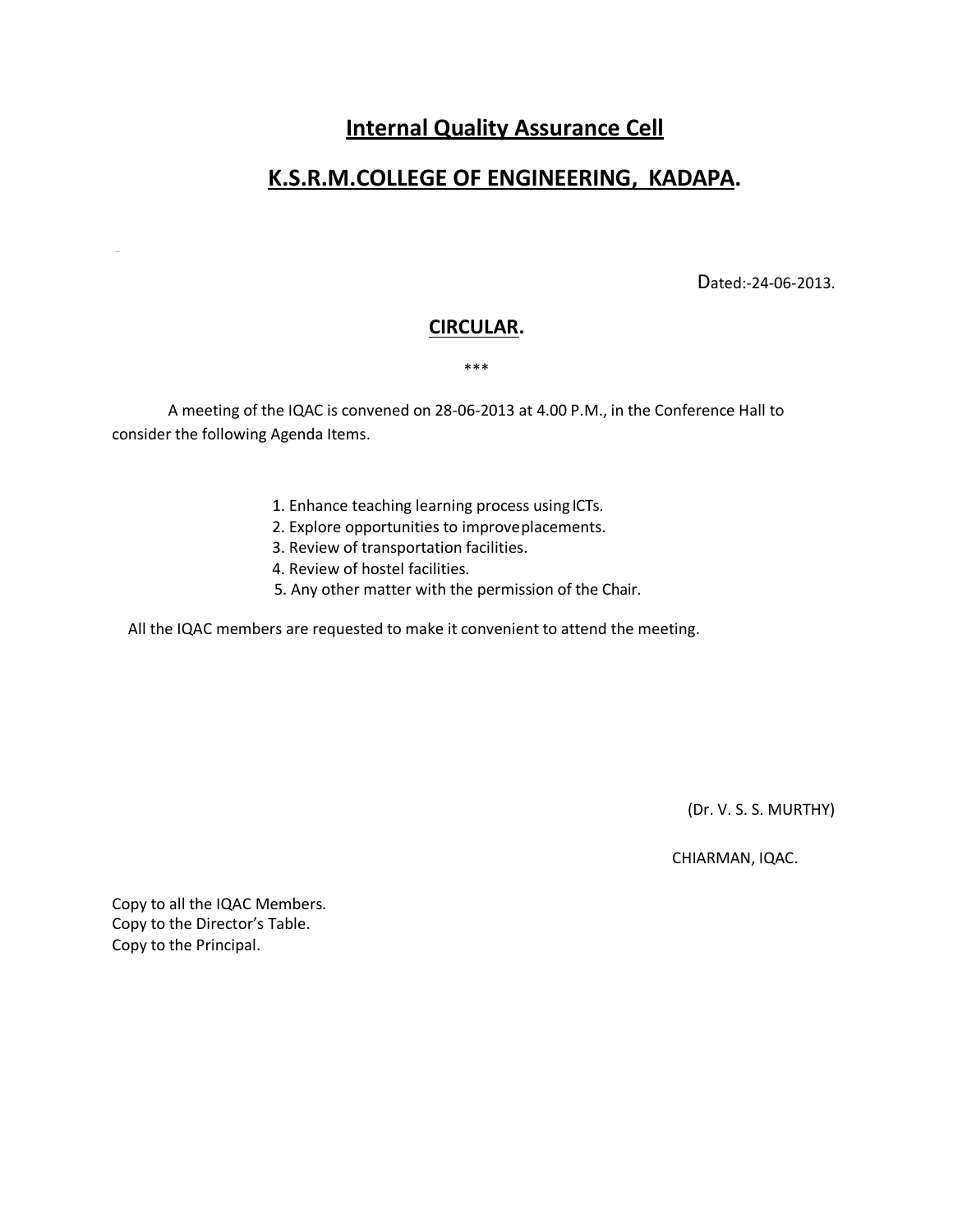## K.S.R.M.COLLEGE OF ENGINEERING: KADAPA

### MINUTES OF THE MEETING OF IQAC.

\*\*\* Date:-28-06-2013.

During the course of the IQAC meeting held on 28-06-2013 at 4.00 p.m., in the Conference Hall, the following members were present:-

| 1. Dr. V.S.S. Murty, Prof & Principal.                        |                                                          | Chairperson. |
|---------------------------------------------------------------|----------------------------------------------------------|--------------|
|                                                               | 2. Dr. G. Srenivasa Reddy, Associate Professor           | Member.      |
|                                                               | 3. Dr. I. Sreevani, Assistant Professor                  | Member.      |
| 4. Sri M.V. Narayana, Associate Professor, ECE Dept., Member. |                                                          |              |
|                                                               | 5. Sri Harikishore Reddy, Industrialist.                 | Member.      |
|                                                               | 6. Dr D. Ravikanth, Associate Professor, ME Dept.,       | Member.      |
|                                                               | 7. Sri M. Bhaskar Reddy, Associate Professor, EEE Dept., | Member.      |
|                                                               | 8. Sri V. Lokeswara Reddy, Associate Professor, CSE Dept | Member.      |
| 9. Sri K. subba reddy, Steno, PA to principal                 |                                                          | Member       |
|                                                               | 10. Sri R. Rama Krishna Reddy, Associate Prof. ME Dept   | Member.      |
|                                                               | 11. Smt. G. Hemalatha, Associate Prof., ECE Dept.,       | Coordinator. |

At the out set the coordinator, IQAC welcomed Hon'ble Chairman and the members of the IQAC requested Hon'ble Chairman to initiate.

Hon'ble Chairman also welcomed all the members of the IQAC.

During the Course of the Meeting the IQAC Committee has resolved the Agenda Items as follows.

### **AGENDA ITEMS:-**

Enhance teaching learning process using ICTs.

Explore opportunities to improve placements.

Review of transportation facilities.

Review of hostel facilities.

Any other matter with the permission of the Chair.